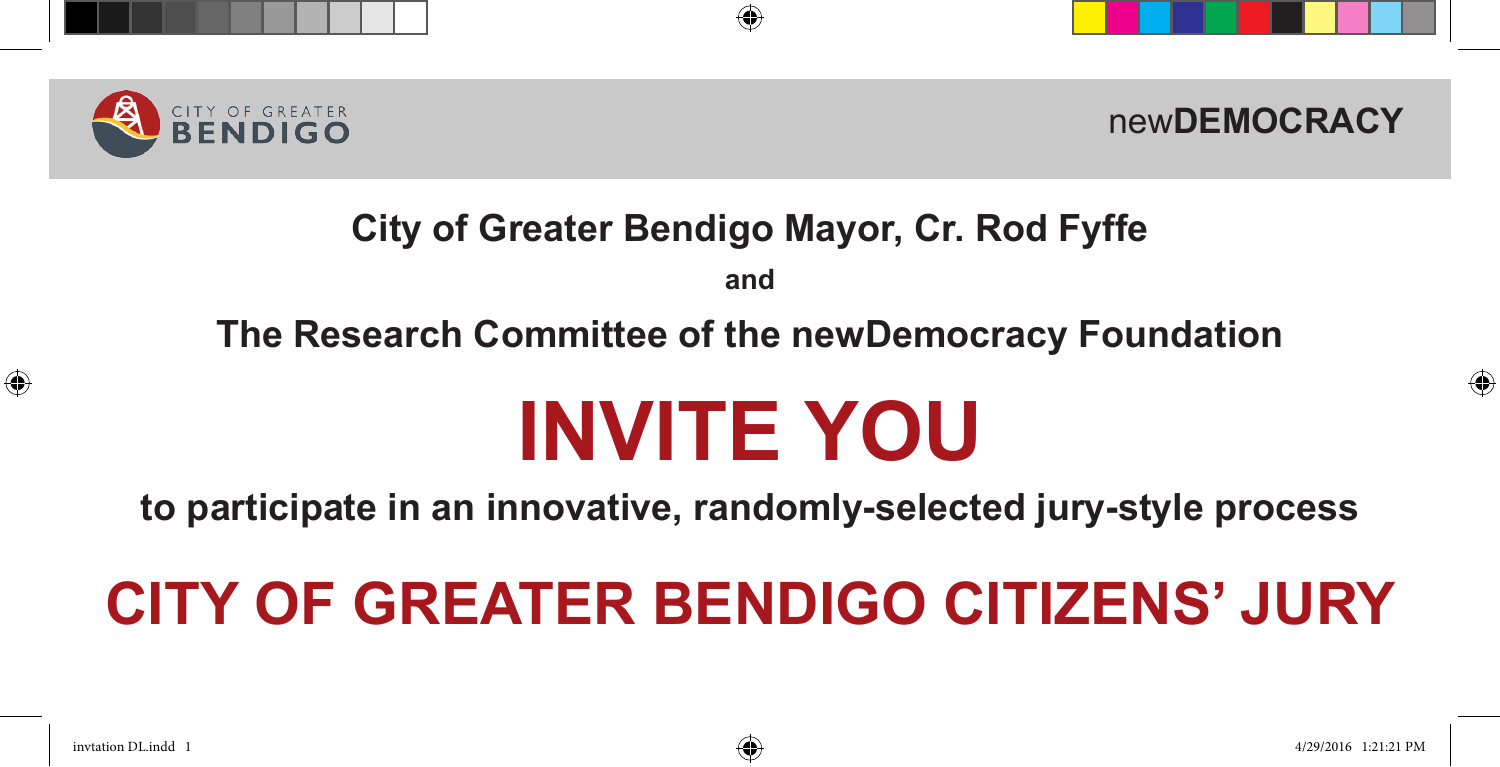#### **TOPIC:**

The Citizens' Jury is asked to advise Council on:

**What should Council spend our money on to shape the community's future?**

#### **IMPLEMENTATION:**

The unedited recommendations of the jury will be published by Council. A response to your recommendations will be given in person by the incoming Mayor and Councillors and a detailed written response to your recommendations will be provided by March 2017.

It is the intention of Council to implement as many of the Jury's recommendations as possible - however the final decision rests with the elected Mayor and Councillors.

#### **SELECTION PROCESS:**

You have been randomly selected to be involved because you are a citizen of the City of Greater Bendigo. This invitation has been sent to 3,000 people just like you in the local community.

The newDemocracy Foundation will conduct a random selection (similar to a jury selection) from all acceptances received to this invitation in order to approximately match the population profile of the Greater Bendigo local government area. This ensures the group of 24 citizens selected is representative of the wider community.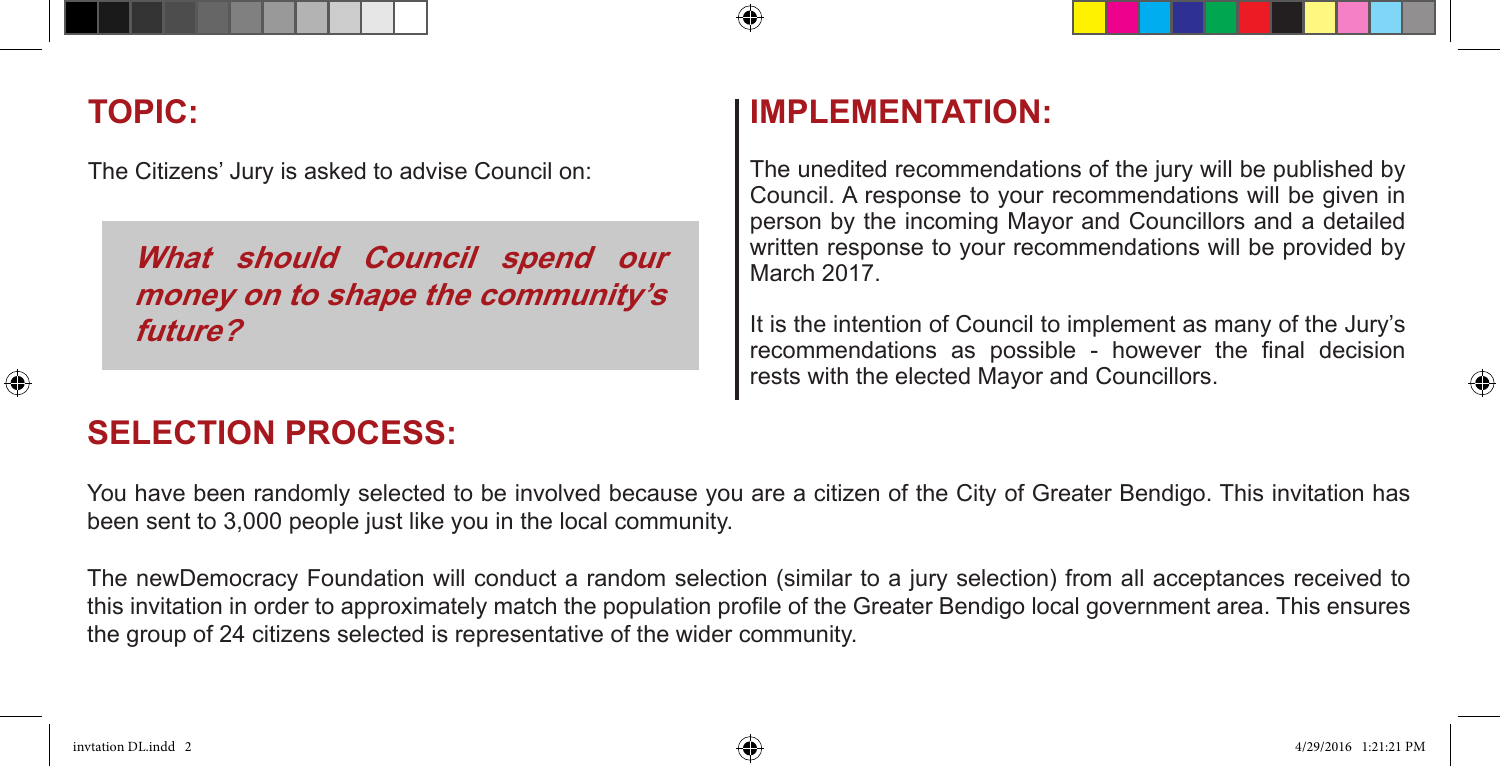#### **HOW:**

You will be provided with open access to Council information and given time to reach informed, consensus style recommendations in a process designed and run by representatives of newDemocracy (not Council) to allow the group to make its own decisions.

At the conclusion, a one off payment of \$400 will be made to recognise your time and commitment to this process. Meals will be provided at the Citizens' Jury meetings.

#### **RSVP:**

Please register your interest and availability by Friday 20 May online at www.newdemocracy.com.au/rsyp or by calling 0467 066 185.

For further information on the selection process and project contact newDemocracy via projecthelp@newdemocracy.com.au or call on 0467 066 185.

Your registration of interest and contact details will remain private.

#### **WHEN AND WHERE?**

The Citizens' Jury will meet in person on six occasions:

Saturday 9 July 2016 - 9:00am - 5:00pm *Banquet Room, Capital Theatre, 50 View Street, Bendigo*

Thursday 28 July 2016 - 5:30pm - 9:00pm *Banquet Room, Capital Theatre, 50 View Street, Bendigo*

Thursday 11 August 2016 - 5:30pm - 9:00pm *California Gully Mechanics Institute, 8 School Road, California Gully*

Thursday 25 August 2016 - 5:30pm - 9:00pm *Epsom Huntly Recreation Reserve, 353 Midland Highway, Huntly*

Saturday 10 September 2016 - 9:00am - 5:00pm *Senior Citizens Hall, 121 High Street, Heathcote*

Thursday 22 September 2016 - 5:30pm - 9:00pm *Reception Room, Council Offices, Lyttleton Terrace, Bendigo*

A session with the Mayor and Councillors will be held in 2017 to discuss your recommendations and Council's response.